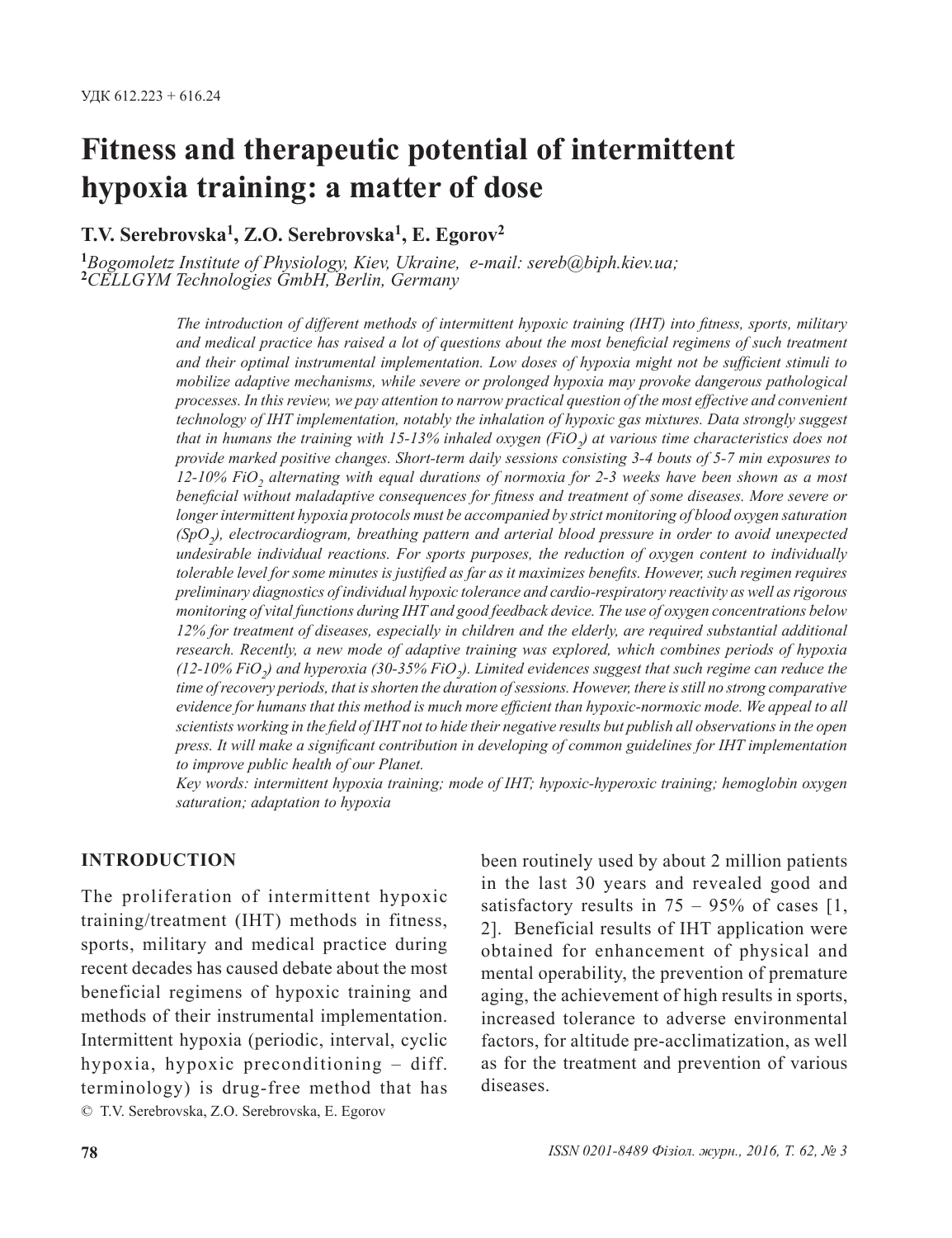The mechanisms underlying the effects of hypoxic training at all levels - from systemic physiological reactions to the genome - are widely debated. This topic is the subject of many articles, reviews and monographs. To avoid repetition we refer readers to the most recent reviews [3-10].

The biological responses to intermittent hypoxia may be adaptive or maladaptive, depending on the severity of the hypoxemia, its frequency of occurrence, its duration, and, importantly, the "pattern" and timing of each of the HbO<sub>2</sub> desaturation/ resaturation cycles [7, 11]. Many types of protocol with different numbers of hypoxia episodes, severity, and total exposure duration have been used by investigators, and these combinations may have resulted in various physiological responses. Mode of hypoxic influence (depth, duration, and intermittence) is critical for the determination of beneficial or detrimental effects of IHT. Low doses of hypoxia might not be sufficient stimuli to mobilize adaptive mechanisms, while severe or prolonged hypoxia may provoke dangerous pathological processes.

The question arises: what is the concentration of inhaled oxygen and temporal characteristics of hypoxic pattern that may be relatively safe and useful, and what level of hypoxia requires unconditional monitoring of functional parameters and clear alarm-service. In this review, we will pay attention to narrow practical question of IHT application in human practice and provide unbiased analysis of hypoxia training protocols that use the most effective and convenient technology - the inhalation of hypoxic gas mixtures.

# **Regimes of IHT with hypoxic gas mixtures inhalation: recommended doses and potential adverse effects**

Traditional treatment protocols for IHT comprises repeated exposures to low oxygen atmosphere breathing, altered with breathing ambient air. However, hypoxic regimens which are used for IHT implementation in human practice vary broadly in terms of severity of hypoxia (from 2% to 18% inspired oxygen), duration of hypoxic and normoxic episodes (from 15–30 s to 12 h), the number of cycles per day (from 3 to 25 sessions), the duration of IHT course (2-90 days), etc. Such diversity is largely dependent on a contingent designed for this training: for athletes of varying skill, mountain hikers, soldiers of alpine troops, pregnant women, elderly people who want to extend their active life, or patients for the prevention or treatment of various diseases.

Some characteristics of different regimes are described in recent reviews [4, 5, 7, 8, 12, 13]. Historically, first methodical recommendations for IHT implementation in human practice were published by the Russian Health Ministry in 1988 which recommended the inhalation of 10-  $12\%$  O<sub>2</sub> during 5- min periods with 5 min rest, 1 h per session, 1-4 weeks per course for the treatment of various diseases. The evidence base was represented by the investigations of R.Strelkov, A. Chizhov, H.Gurvich, A.Kolchinskaya, N. Geppe and many others (look the review [14]). Most achievements in IHT practical implementation were based on a thorough study of the mechanisms of both positive and negative IHT actions in sport practice and clinical pilot studies. Unfortunately, serious research on the use of IHT in rejuvenation practice and fitness is still not presented in the medical literature.

In the Table we presented the most typical literature data concerning the use of IHT in human practice during last 2 years, as well as some classical works of the past. Data are ranked in order of decreasing oxygen concentration in the inspired gas. Human investigations strongly suggest that the training with 15-13% inhaled oxygen  $(FiO<sub>2</sub>)$  at various time characteristics do not provide any positive changes [15-24]. 12-10% FiO<sub>2</sub> is the most common concentration caused a positive effect [25-39, 48, 49]. None of the articles that use such concentrations describe adverse effects. There are few papers which documented adverse effects, but starting with 8-9%  $FiO<sub>2</sub>$  [40-47]. All study results cited in the Table as well as other known papers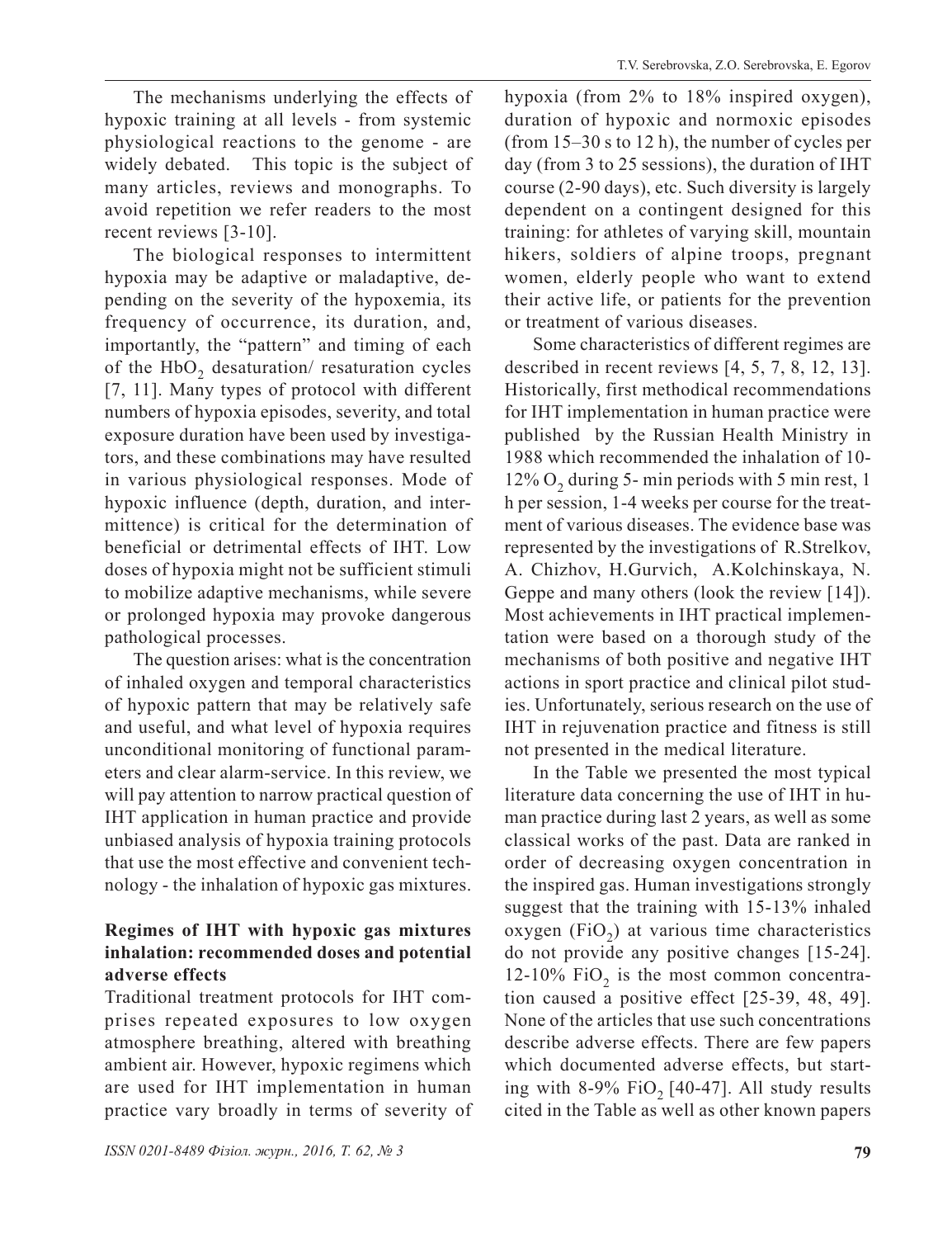| <b>Authors</b> | Subjects                    | Regimen of IHT                                              | Results                                                                                        |
|----------------|-----------------------------|-------------------------------------------------------------|------------------------------------------------------------------------------------------------|
| $[15]$         | 12 healthy                  | 18-15 % FiO <sub>2</sub> , 10 min,                          | Hypoxia has no effects on cognitive function                                                   |
|                | participan                  | ergometer at 20% peak VO <sub>2</sub>                       |                                                                                                |
| $[16]$         | 9 male games                | 17 % FiO <sub>2</sub> at 40 min cy-                         | Peak and mean power output and total work done                                                 |
|                | players                     | cling intermittent 5 s sprint                               | reduced, Heart rate was higher and SaO2 lower dur-                                             |
|                |                             | protocol                                                    | ing HYP. The results suggest athletes will be at a                                             |
|                |                             |                                                             | disadvantage when performing intermittent sprinting                                            |
|                |                             |                                                             | at moderate altitude                                                                           |
| $[17]$         |                             | 22 subjects age $16.4$ -14.5 % FiO <sub>2</sub> , exercises | Weight loss, improvement of blood pressure, no ef-                                             |
|                | $17-25$ yr                  | at 6-h hypoxia weekly, 4                                    | fect on brachial-ankle pulse wave velocity                                                     |
|                |                             | weeks                                                       |                                                                                                |
| $[18]$         | 10 untrained                | 15% FiO <sub>2</sub> , five sets of 15                      | No significant differences in blood lactate, growth                                            |
|                | men                         | repetitions of squat exercise                               | hormone, total testosterone and cortisol under nor-                                            |
|                |                             |                                                             | mixia and hypoxia, i.e. low-intensity resistance exer-                                         |
|                |                             |                                                             | cise performed under mild hypoxia does not induce                                              |
|                |                             |                                                             | greater anabolic hormonal responses                                                            |
| $[19]$         |                             | 18 male trained 14.5 - 15% FiO2, two                        | Hemoglobin and erythrocytes values increased,                                                  |
|                | triathletes                 | 60-min sessions per week                                    | aerobic performance and physiological variables did                                            |
|                |                             | during 7 weeks                                              | not increase                                                                                   |
| $[20]$         | 9 physically                | 14,5% FiO <sub>2</sub> , 25 min train-                      | No effect on time-to-exhaustion during incremental                                             |
|                | active men                  | ing sessions, 3 wk                                          | exercise and muscle metabolite concentrations, i.e.                                            |
|                |                             |                                                             | IHT does not alter muscle metabolic responses                                                  |
| $[21]$         |                             | 10 trained male 14.5% FiO2, repeat-sprint                   | No post-exercise inflammation, little effect on oxi-                                           |
|                | team sport                  | training session comprised                                  | dative stress                                                                                  |
|                | athletes                    | 3 sets of $9 \times 5$ s maximal                            |                                                                                                |
|                |                             | sprints commencing every                                    |                                                                                                |
|                |                             | 25s                                                         |                                                                                                |
| $[22]$         | 16 highly                   | 14.3% FiO <sub>2</sub> , 60 min per                         | Maximal aerobic speed, lower-limb explosive power                                              |
|                | trained foot-               | sprint training, 2 d wk, 5                                  | and sprint decrement remained unchanged; repeated-                                             |
|                | ballers                     | weeks                                                       | sprint times and repeated-agility improved                                                     |
| $[23]$         | 16 heathy sub-              | 13.8% FiO2, three 10-hour                                   | SOD, GPX and catalase activities, advanced                                                     |
|                | jects                       | exposures                                                   | oxidation protein products increased                                                           |
| $[24]$         | 18 male                     | $\sim$ 13-14% FiO2, 5 training                              | Peak power output increased but VO2max did not;                                                |
|                | cyclists                    | sessions (75 min hypoxic                                    | no differences in monocarboxylate lactate transport-                                           |
|                |                             | period) per week during 3                                   | er protein content. There are no additional benefits                                           |
|                |                             | weeks.                                                      | of IHT compared to normoxic training                                                           |
| $[25]$         | 55 children 6               | 12 % $FiO_2$ , three 15-min                                 | Lung vital capacity and breath-holding time<br>increased, bronchial obstruction and heart rate |
|                | to 17 yr with               | sessions per day with 10-                                   | decreased                                                                                      |
|                | symptoms of<br>bronchospasm | min breaks during 7-14                                      |                                                                                                |
|                |                             | days<br>12% O2 for 5 min followed                           |                                                                                                |
| $[26]$         | 8 healthy male              |                                                             | Ventilatory response to hypoxia increased, cerebro-                                            |
|                | subjects                    | by 5 min of normoxia for 1                                  | vascular sensitivity to CO <sub>2</sub> remained unchanged                                     |
|                |                             | h/d during 10 days                                          |                                                                                                |

## **Regimens of IHT that use the inhalation of gas mixtures for humans (The papers presented in order of decreasing inspired oxygen concentration that used for research)**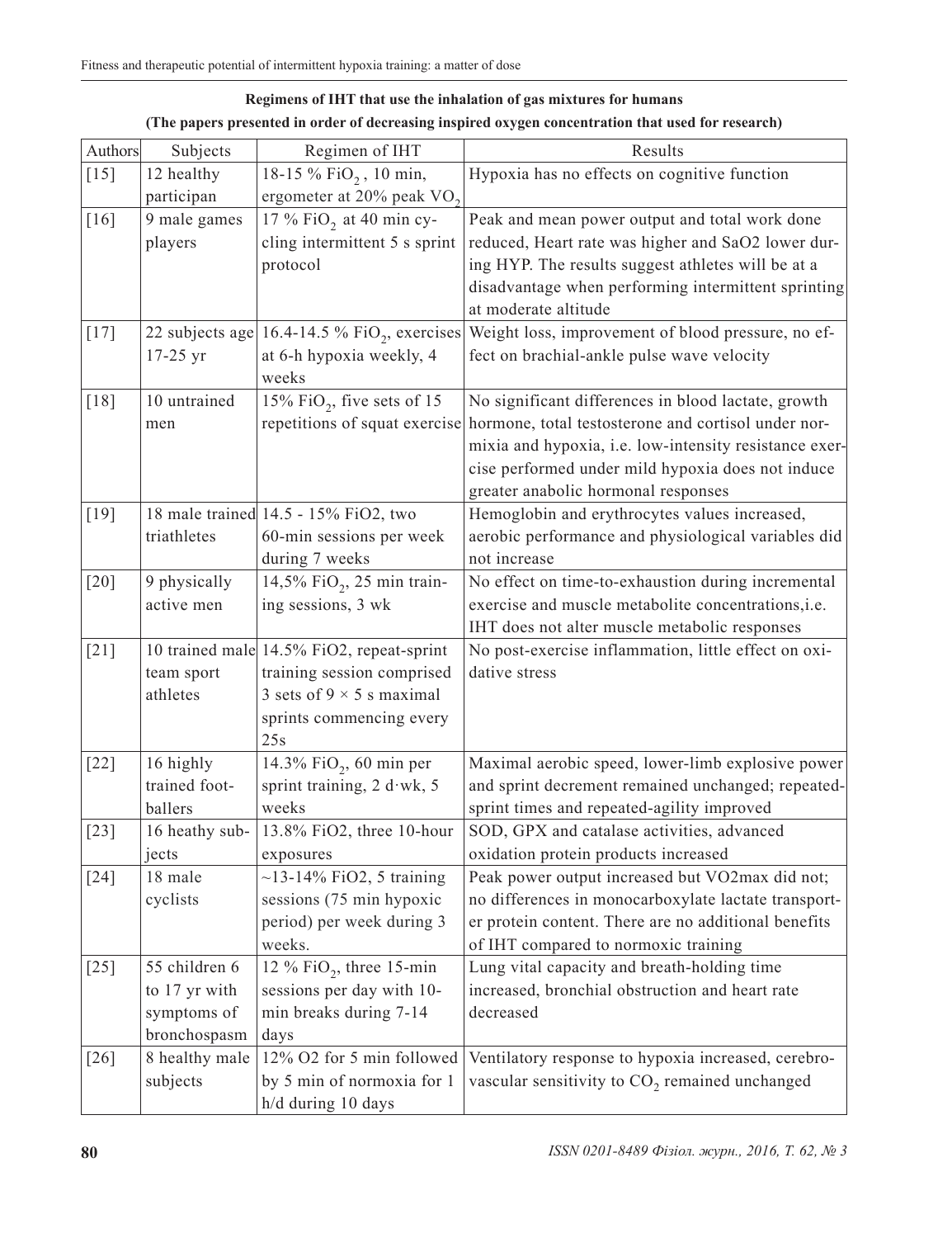| $[27]$ | 48 children 6    | 12 % FiO <sub>2</sub> , three 15-min     | Latent period of complex visual-motor response                                                             |
|--------|------------------|------------------------------------------|------------------------------------------------------------------------------------------------------------|
|        | -17 yr from      | sessions per day with 10-                | to one of three colors reduced, personal anxiety                                                           |
|        | radioactive ter- | min breaks during 7-14                   | decreased                                                                                                  |
|        | ritories         | days                                     |                                                                                                            |
| $[28]$ | 14 healthy, 60-  | 12 % $FiO_2$ , 3-5 min, with             | No changes in hemodynamic indices and work                                                                 |
|        | to 74-yr-old     | 5 min breaks, 4/day during               | capacity in routinely daily exercised subjects and                                                         |
|        | men              | 10 days                                  | increased submaximal work and anaerobic threshold                                                          |
|        |                  |                                          | in untrained men                                                                                           |
| $[29]$ | 45 elderly       | 12 % $FiO_2$ , 5-7 min, with             | Reduction in clinical symptoms of angina and dura-                                                         |
|        | patients with    | 5 min breaks, 4/day, 10-12               | tion of daily myocardial ischemia, normalization of                                                        |
|        | stable angina    | days                                     | lipid metabolism and increase exercise tolerance,                                                          |
|        |                  |                                          | normalization of microcirculation                                                                          |
| $[30]$ | 16 children      | 12 % $\mathrm{FiO}_2$ , 3-5 min , with   | Decline in breath shortness and feelings of chest                                                          |
|        | aged 9-13 yr     | 5 min breaks, 3/day during               | congestion, diminishing of cough and sputum,                                                               |
|        | with bronchial   | 2 weeks                                  | attacks of asphyxia disappeared or became less                                                             |
|        | asthma           |                                          | frequent, increased HVR, no changes in airway                                                              |
|        |                  |                                          | conductance                                                                                                |
| $[31]$ | 20 endurance-    | 11% FiO <sub>2</sub> on days 1-7 and     | No effect on aerobic or anaerobic performance                                                              |
|        | trained men      | 10% O2 on days 8-15; 10                  |                                                                                                            |
|        |                  | bouts during 15 days                     |                                                                                                            |
| $[32]$ | 15 athletes      | 10 % FiO <sub>2</sub> with hyper-        | Exercise performance and sympatho-parasympathet-                                                           |
|        | with overtrain-  | oxic breaks $(30\% \text{ O}_2)$ , 6-8   | ic index improved, hematological parameters were                                                           |
|        | ing syndrome     | cycles, three times a week               | unchanged                                                                                                  |
|        |                  | over 4 weeks                             |                                                                                                            |
| $[33]$ | 8 young non-     | 10 % $FiO_2$ , five to ten 5-6-          | IH exposures significantly diminish variations of                                                          |
|        | smokers          | min sessions per day with                | cerebral perfusion in response to hypercapnia and                                                          |
|        |                  | 4-min breaks during 14                   | hypocapnia without compromising cerebral tissue                                                            |
|        |                  | days                                     | oxygenation. No adverse effects                                                                            |
| $[34]$ | patients with    | 10 % FiO <sub>2</sub> , four to ten      | Increased nitric oxide synthesis and decreased blood                                                       |
|        | stage 1 arterial | 3-min sessions per day with              | pressure                                                                                                   |
|        | hypertension     | 3-min breaks during 14                   |                                                                                                            |
|        |                  | days                                     |                                                                                                            |
| $[35]$ | 42 patients      | 10 % $FiO_2$ , 5 min, with 5             | Positive effect is obtained in 76% of patients with                                                        |
|        | with BA and      |                                          | min breaks, 20-25 sessions   BA and 92.8% of patients with COB1                                            |
|        | 14 patients      |                                          |                                                                                                            |
|        | with COB         |                                          |                                                                                                            |
| $[36]$ | 8 young non-     | 10 % FiO <sub>2</sub> , five to ten 5-6- | A rightward shift in the oxyhemoglobin equilib-                                                            |
|        | smokers          | min sessions per day with                | rium response, attenuated tachycardiac response to                                                         |
|        |                  | 4-min breaks during 14                   | hypoxia while significantly enhancing normoxic                                                             |
|        |                  | days                                     | R-R interval variability in low-frequency and high-<br>frequency spectra without changes in arterial blood |
|        |                  |                                          | pressure at rest or during hypoxia, i.e. the enhance-                                                      |
|        |                  |                                          | ment of arterial O2 delivery and improvement of                                                            |
|        |                  |                                          | vagal control of HR.                                                                                       |
|        |                  |                                          |                                                                                                            |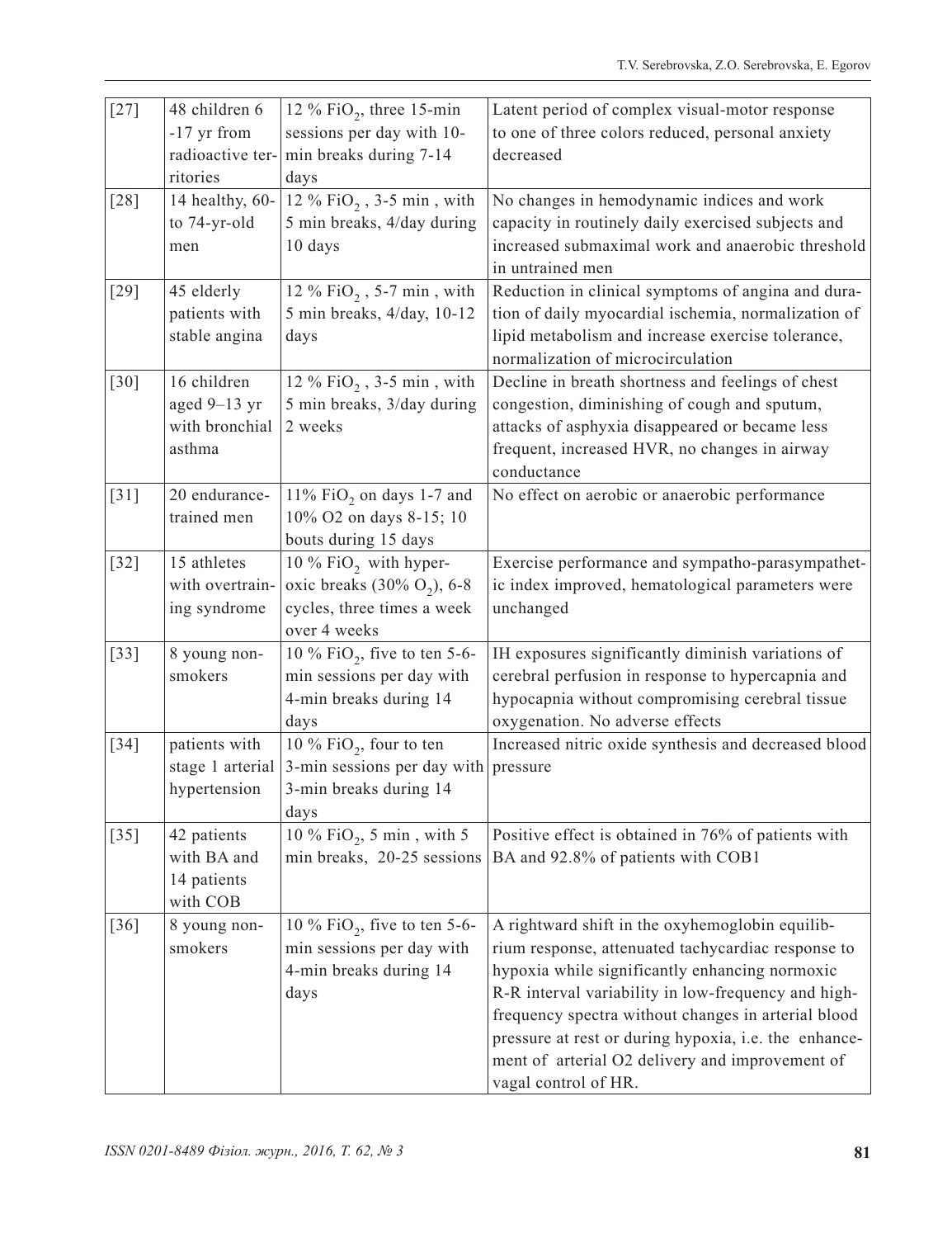| $\overline{[}37]$  | 123 patients                     | $10\%$ FiO <sub>2</sub> , 2-6 min + 3-8                               | Reduction of the arterial pressure, rise of physical     |
|--------------------|----------------------------------|-----------------------------------------------------------------------|----------------------------------------------------------|
|                    | with hyperten-                   | min normoxia, 5-12 cy-                                                | performance A pronounced depressor effect persist-       |
|                    | sion stage I                     | cles/d, 15-30 d                                                       | ed for $-6$ months in 63 patients                        |
|                    | and II.                          |                                                                       |                                                          |
| $[38]$             | 41 patients                      | $10\%$ FiO <sub>2</sub> , 13-25 sessions                              | Arterial pressure and emotional tension decreased,       |
|                    | with hyper-                      |                                                                       | oxygen consumption and transport normalized.             |
|                    | tonic disease                    |                                                                       |                                                          |
| $[39]$             | 10 healthy                       | $10\%$ FiO <sub>2</sub> , four 5-min                                  | Enhancement of innate immunity by mobilizing             |
|                    | subjects                         | bouts/day during 2 wk                                                 | circulating hematopoietic stem and progenitor cells,     |
|                    |                                  |                                                                       | activating neutrophils, and increasing circulating       |
|                    |                                  |                                                                       | complement and immunoglobulins.                          |
| $[40]$             | 19 subjects                      | 9 % FiO2, 90-sec with 60-                                             | Improved walking speed and distance.                     |
|                    | with chronic                     | sec normoxic breaks, 15                                               |                                                          |
|                    | incomplete spi-                  | exposures during 5 days                                               |                                                          |
|                    | nal cord injury                  |                                                                       |                                                          |
| $\overline{[41,]}$ | $13$ individuals                 | 9 % FiO2, 15 exposures                                                | Plantar flexion torque and ankle plantar flexor elec-    |
| 42]                | with chronic,                    | with 1-min intervals                                                  | tromyogram activity increased, i.e. elicits sustained    |
|                    | incomplete spi-                  |                                                                       | increases in volitional somatic motor output. IHT        |
|                    | nal cord injury                  |                                                                       | was not accompanied by increases in blood pressure       |
|                    |                                  |                                                                       | or changes in heart rate variability                     |
| $[43]$             | 26 participants                  | 8-9% FiO2, twelve 4-min                                               | Chemoreflex sensitivity to hypoxia increased pro-        |
|                    | with OSA                         | episodes followed by a                                                | moting apneic events and ultimately exacerbating         |
|                    |                                  | single breath of $100\%$ O <sub>2</sub>                               | breathing instability                                    |
| $[44]$             | 12 healthy                       | 8-12% FiO <sub>2</sub>                                                | Increased resting ventilation and the HVR, TNF- $\alpha$ |
|                    | males                            | $(PETO2=45Torr)$ , 6 h on                                             | was decreased with only selective COX-2 inhibition,      |
|                    |                                  | three ocasions                                                        | i.e. inflammation does not contribute to human inter-    |
|                    | One 55-year-                     |                                                                       | mittent hypoxia-induced respiratory plasticity           |
| $[45]$             |                                  | 8% O2, eight 2 min expo-<br>old female with sures with 2 min normoxia | Significant improvements in airflow generated in         |
|                    |                                  |                                                                       | response to applied inspiratory resistive load. No       |
|                    | a C4 chronic,                    | during 10 days                                                        | significant changes in the respiratory perceptual        |
|                    | incomplete spi-                  |                                                                       | sensitivity to inspiratory resistive loads.              |
| $[46]$             | nal cord injury<br>8 individuals | 8% O2, eight 2 min expo-                                              | Minute ventilation increased, FVC and FEV-1 im-          |
|                    | with incom-                      | sures with 2 min normoxia                                             | proved, but the magnitude of ventilatory long-term       |
|                    | plete spinal                     | during 10 days                                                        | facilitation was not enhanced                            |
|                    | cord injury                      |                                                                       |                                                          |
| $[47]$             | 8 healthy adult                  | 5% FiO <sub>2</sub> until SaO <sub>2</sub> dropped                    | Two fold up-regulation of the pro-inflammatory           |
|                    | men                              | to 85% (25 hypoxic events/                                            | gene toll receptor 2 that may lead to systemic in-       |
|                    |                                  | h), five hours                                                        | flammation, insulin resistance and atherosclerosis       |
|                    |                                  | Rebreathing technique:                                                |                                                          |
| $[48]$             | 29 residents of                  | A decrease from 20,9 to 9                                             | normalizing effect on free radical processes; a          |
|                    | Chernobyl                        | % FiO <sub>2</sub> during 5 min, three                                | decrease in spontaneous and initiated blood chemilu-     |
|                    |                                  | daily sessions with 15 min                                            | minescence and MDA                                       |
|                    |                                  | breaks, 10 days                                                       |                                                          |
| $[49]$             | 18 patients                      | A decrease from 20,9 to 9                                             | Increase in hypoxic ventilatory response, no changes     |
|                    | with idiopathic                  | $%$ FiO <sub>2</sub> during 5 min, three                              | in hypercapnic ventilatory response, decrease in         |
|                    | parkinsonism                     | daily sessions with 10 min                                            | DOPA blood concentration, improvement of respira-        |
|                    |                                  | breaks, 14 days                                                       | tory system functioning                                  |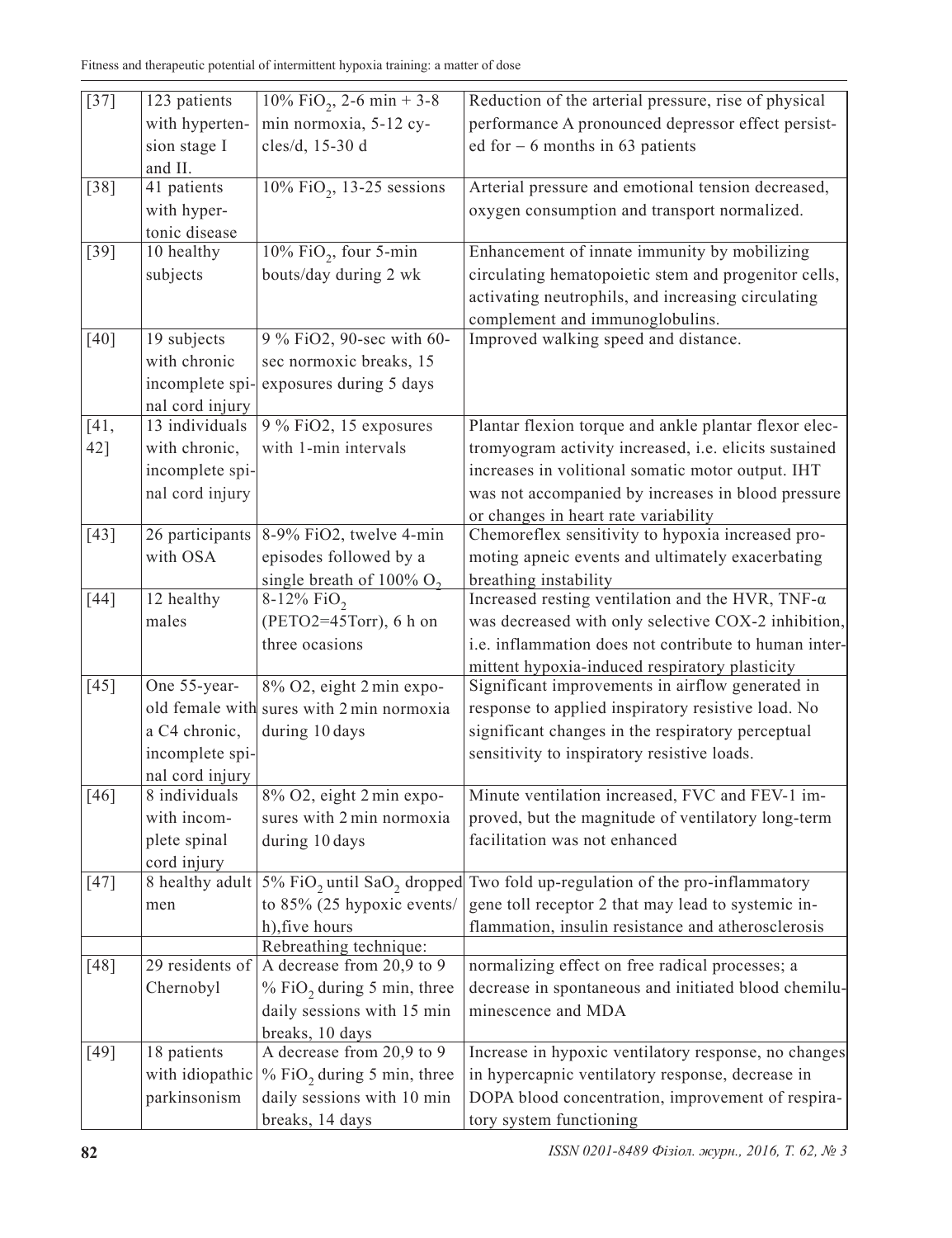show that there have been no reported adverse physiological effects when users have followed the recommendations [12]: "a few minutes of targeted  $SpO<sub>2</sub>$  75–88% at rest, alternated with reoxygenation''.

In a recent review [5], it was also suggested that modest levels of hypoxia  $(9-16\% \text{ O}_2)$  and a relatively low number of exposures (3–15 episodes per day) seem to elicit beneficial effects without pathology, whereas severe hypoxia  $(2-8\% \text{ O}_2)$  characterized by an extensive amount of episodes (48–2,400 exposures per day) elicits progressively greater pathology. In the latest review Astorino [8] analyzing the efficacy of acute intermittent hypoxia on physical function and health status in humans with spinal cord injury comes to the conclusion that 2min exposures to intermittent hypoxia equivalent to 8-9  $\%$  O<sub>2</sub> interspersed with 2min normoxic exposures during 10 days can be successfully used to treat such patients.

Thus, according to numerous data, short exposures to 12-10%  $O_2$  are harmless in most cases.

One could see the correspondence between such data distribution and the critical points of oxyhemoglobin dissociation curve. It is known [50-52] that during the decline of oxygen partial pressure in arterial blood from  $\sim$  95 mm Hg (corresponding to 20,9 % FiO<sub>2</sub>) to 80 mmHg, hemoglobin oxygen saturation decreases insignificantly, only by 5%. Then, from 80 to 50 mm Hg (corresponding to  $\sim$ 10-12 % FiO<sub>2</sub>), oxygen saturation falls by 15%. After 50 mm Hg the concentration of oxyhemoglobin in arterial blood falls rapidly. In this part of the curve the gradient of a few mm Hg in the inhaled air can cause significant changes in oxygen supply slowing down ATP synthesis that is a direct destructive effect. As Dempsey and Morgan [6] have written in their last review, the sigmoid shape of the  $HbO<sub>2</sub>$  disassociation curve permits substantial (up to one-third) reductions from the normal arterial  $PO<sub>2</sub>$  before serious reductions occur in arterial  $O_2$  saturation and content and therefore in  $O_2$  transport. In the range of 80 to

50 mm Hg, there is such a degree of hypoxia when the supply of reduced coenzymes in the electron transport chain of mitochondria slows down. This in no way affects the rate of ATP synthesis, but increases the concentration of superoxide anion which activates numerous intracellular adaptation mechanisms [53, 54]. Thus, the data obtained by various authors about IHT therapeutic effects under the inhalation of 12%  $O_2$  and less fits into this picture.

However, further reduction of inspired oxygen concentration in weak individuals and patients with different pathology may result in adverse changes. Besides oxyhemoglobin dissociation curve, there are other factors affecting the tissue oxygenation. For example, during blood acidification that can occur at different pathologies, critical points at oxyhemoglobin dissociation curve shift toward higher oxygen concentrations (not 50 but 60 mmHg). During anemia blood oxygen capacity is reduced, thus tissue hypoxia develops faster. Intoxication alters the zeta potential of red blood cells and decreases their functionality. This also reduces the degree of tissue oxygenation. The data presented in the table suggest that for healthy subjects the short-term inhalation of  $10\%$  O<sub>2</sub> is not dangerous, and such training does not require constant medical supervision. As for the patients and older people, the use of  $12-10\%$  FiO<sub>2</sub> can be considered effective and safe just only if the monitoring of the most important physiological functions takes place. The biological costs of many types of hypoxic adaptations can sometimes outweigh their benefits [12].

Regarding the optimization of the duration of hypoxic exposures and the length of IHT course, it worth to mention the results of earlier work of Foster et al. [55]. Authors provided the comparison of two protocols of normobaric, isocapnic, intermittent hypoxia: short-duration intermittent hypoxia with  $12\%$  O<sub>2</sub> separated by 5 min of normoxia for 1 h, or long-duration intermittent hypoxia 30 min of  $12\%$  O<sub>2</sub>. Both groups had 10 exposures over a 12 day period. Measuring hypoxic ventilatory response (HVR),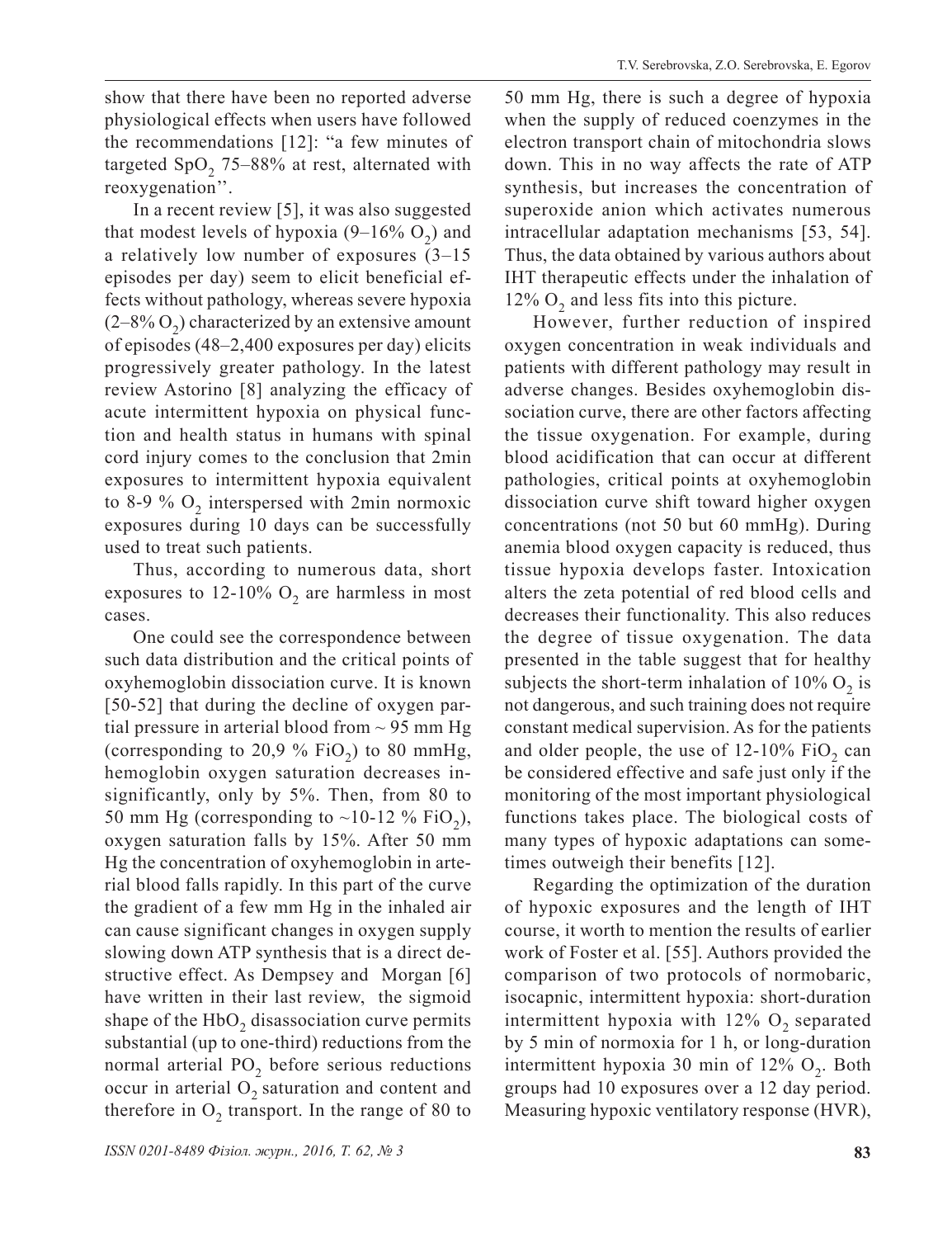blood pressure, heart rate, arterial oxyhemoglobin saturation and cerebral tissue oxygen saturation, authors concluded that both short- and long-duration intermittent hypoxia had similar effects on the ventilatory and cardiovascular responses, thus the long-term hypoxic exposures can be successfully replaced by short-term impacts with the same result. These investigations also show that the break in training for one or two days do not significantly affect the outcome of the IHT course. These conclusions were also expressed by Katayama et al. [56, 57], Koehle et al. [58] and others. Later on, Katayama et al. [59] conducted a study using the hypoxic tent, which was supported by 12.3%  $O_2$ , one and 3 hours during the week. HVR growth in the group which trained 1 hour was no less than in the group that trained 3 hours. Thus, short-term regime impacts may have the same result as longer regime.

Experiments on animals also confirm that short cycles of hypoxic exposures alternating with normoxic periods are more effective than longer bouts or continuous daily hypoxic exposures [13, 60-61]. Powerful hypoxic-induced gene transcription factors (HIF-1/HIF-2 alpha) are activated very early upon hypoxic exposure, guaranteeing time-dependent up-regulation of cardiorespiratory and hematological responses aimed at limiting deficits in  $O<sub>2</sub>$  transport [62]. As Dempsey and Morgan [6] have written, on the adaptive side, short-term exposures (via manipulation of  $FiO<sub>2</sub>$ ) to a few weeks of daily sessions consisting of 10–15 1- to 2-min bouts of moderate isocapnic hypoxemia  $(SpO, 75-80%)$ alternating with equal durations of normoxia have been shown to yield several benefits without maladaptive consequence.

The use of IHT in pediatrics requires special attention. Major achievements in this direction were made by scientists from the former Soviet Union [9]. Here we just briefly mention some papers to illustrate the mode of IHT for children.

A study of Anokhin and co-authors [63] applied IHT with a normobaric hypoxic stimulation with four sessions of 5 min 12-15%  $O_2$ ,

followed by 5 min normoxic interval, for 10 days in 200 children aged 4 to 14 years who suffered from bronchial asthma. Researchers from Brazil studied 48 adolescents (12-14 years of age) under three conditions: mild intermittent asthma; mild persistent asthma; and control [64]. They concluded that adolescents with mild persistent asthma have a greater capacity to adapt to hypoxia than do those with other types of asthma. In addition, Serebrovskaya et al. [30] used IHT for treatment of children (aged 9-13 years) with persistent atopic bronchial asthma in moderate form without the signs of respiratory insufficiency. Normobaric hypoxia was administered with a portable device "Hypoxytron", a modified closed spirometer with  $CO<sub>2</sub>$ , absorption [65]. The initial inspired gas had  $20.9\%$  O<sub>2</sub> that fell to 12% during first 60-90 seconds of rebreathing, and then  $O_2$  was added gradually to the device to maintain inspired  $O_2$  at 12% for the remaining 3.5-4 min with a final arterial  $O_2$  saturation typically 89-92%. All children easily tolerated the hypoxia periods without any untoward effects. Each IHT session consisted of four 5-7 min hypoxic periods, followed by 5 min interval with room air inspiration. Heart rate response to hypoxia became less pronounced and SpO<sub>2</sub> fell less at  $12\%$  O<sub>2</sub> after the course, indicating IHT improved efficiency of cardiovascular system in supporting oxygen supply during hypoxia.

Thus, IHT represents a promising approach in prevention and treatment of bronchial asthma in childhood. The proper choice of the hypoxic dosage depending on individual's reactivity to hypoxia must be titrated for each patient to avoid negative effects of hypoxia and to augment the favorable ones.

## **Hypoxic-hyperoxic exposures**

Recently, a new mode of adaptive training was explored, which combines periods of hypoxia and hyperoxia [66-69]. A novel principle of short-term periodic adaptive training by varying the oxygen level from hypo- to hyperoxia is substantiated both theoretically and experimentally. Studies supports the viewpoint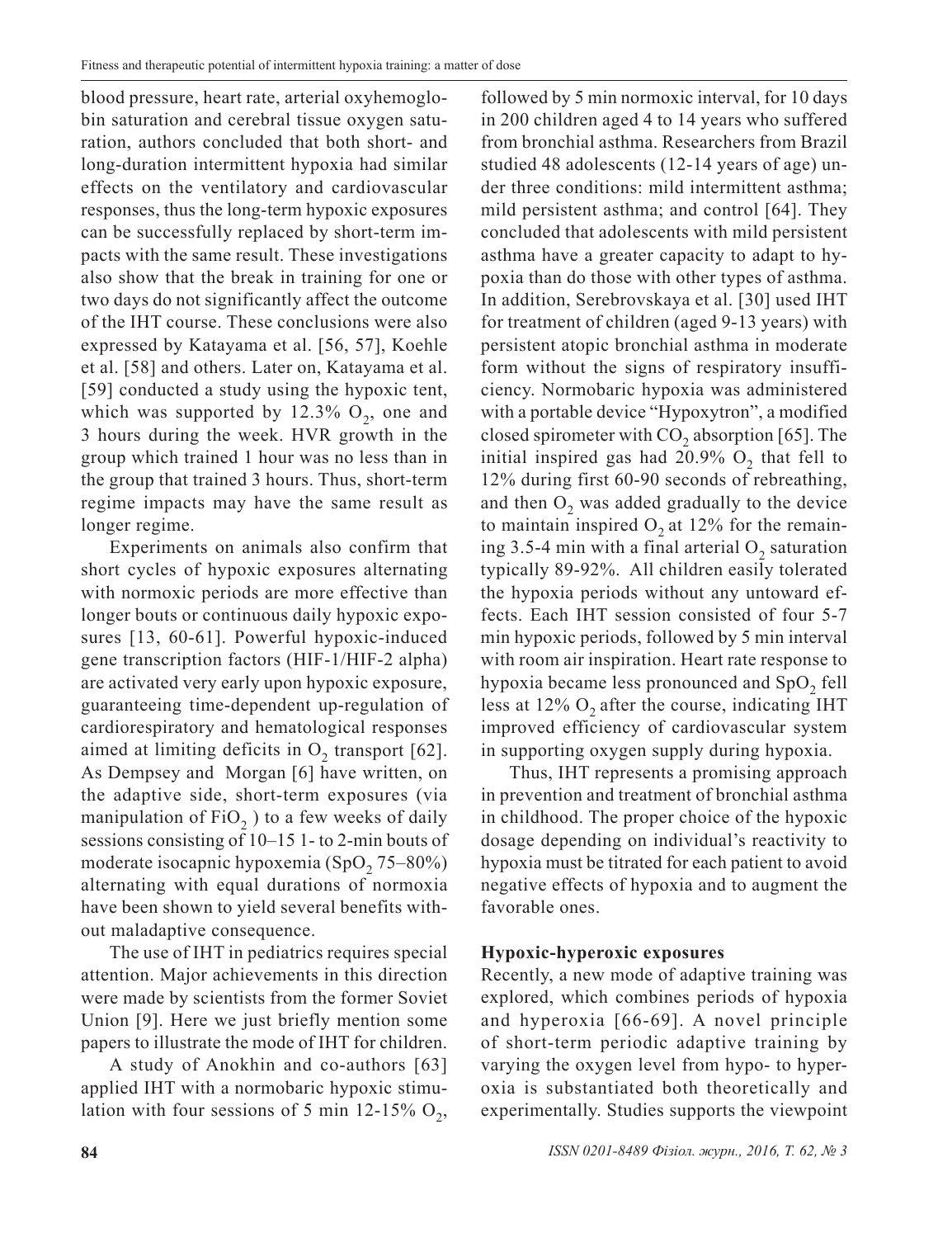that moderate periodic generation of free radical signal during hypoxic/hyperoxic bouts causes better induction of antioxidant enzyme protein synthesis then hypoxic/normoxic exposures, that may be an important trigger for specific adaptations.

Currently, this method is just beginning to enter the practice, so at this moment there are only a few papers in medical literature describing the results of such training in humans. Traditional protocols include alternating of breathing hypoxic gas mixtures  $(10-12\% \text{ FiO}_2)$ and periods of breathing hyperoxic mixture (about 30-35 %  $O_2$ ).

Combined hypoxic-hyperoxic training was used in the treatment of the metabolic syndrome [70]. The use of hypo-hyperoxic exposures leads to a significant reduction in body weight. It was achieved mainly by reducing fat mass accompanied by a reduction of total cholesterol, low-density lipoproteins, fasting plasma glucose, optimization of blood pressure, increased hypoxic stability, physical endurance, improved mental status.

In more recent publication, Glazachev & Dudnik [67] provided the hypoxic test (10 min breathing with 10% FiO<sub>2</sub> followed by 30% FiO<sub>2</sub>) in 30 healthy young men and described two different types of microcirculatory reactions: among the subjects sensitive to hypoxia such test led to a significant reduction in  $SpO<sub>2</sub>$  in the absence of changes in the microcirculation regulation; among the subjects resistant to hypoxia the test leads to the nutritive blood flow activation by increasing the initially lower endothelium-dependent and neurogenic sympathetic components in regulation of microhaemodynamics activity, reduction of blood shunting.

Susta et al [32] investigated sportsmen with overtraining syndrome with application a conditioning program consisting of repeated exposures to hypoxia (10% FiO<sub>2</sub>) and hyperoxia  $(30\% \text{ FiO}_2)$ , 6-8 cycles (total time 45 min -1) h), three times a week, delivered  $1.5-2$  h after a low-intensity exercise session over 4 weeks. This pilot study showed that such training can facilitate functional recovery among athletes with overtraining syndrome in a relatively short time.

# **Potential Side Effects**

The maladaptive side of intermittent hypoxia of pathological origin is mainly considered in the context of obstructive sleep apnea (OSA). Mechanisms of maladaptive responses are very good described in recent reviews [6, 54, 62, 71, 72, and many others]. Studies in this field have led to the view that intermittent hypoxia is the principal, if not the only, risk factor for the development of a number of detrimental cardiovascular, respiratory, metabolic, and cognitive outcomes [7]. The authors having analyzed a large number of studies concluded that protocols that were employed to establish the link between intermittent hypoxia and detrimental outcomes were typically severe in regards to intensity, duration, or both. The role of pattern, intensity, and duration of hypoxic application were largely ignored and the beneficial effects linked to milder forms of intermittent hypoxia were generally overlooked.

The balance between benefits and injury appears to primarily depend on the ability of the organism to activate adaptive mechanisms to IHT. In this context, the adaptive or maladaptive responses can be generally predicted by the frequency, severity, and duration of intermittent hypoxia [11]. However, the presence of underlying conditions such as hypertension or obesity, as well as age, sex, or genotypic variance, may be important factors tilting the balance between an appropriate homeostatic response and decompensation. Thus, careful monitoring for major functional performance during hypoxic sessions required when using the oxygen concentrations below 10% for fitness and sports, but for patients with various diseases as well as older people such medical monitoring must be carried out starting with 12% O2. The duration and number of hypoxic episodes must be individually selected.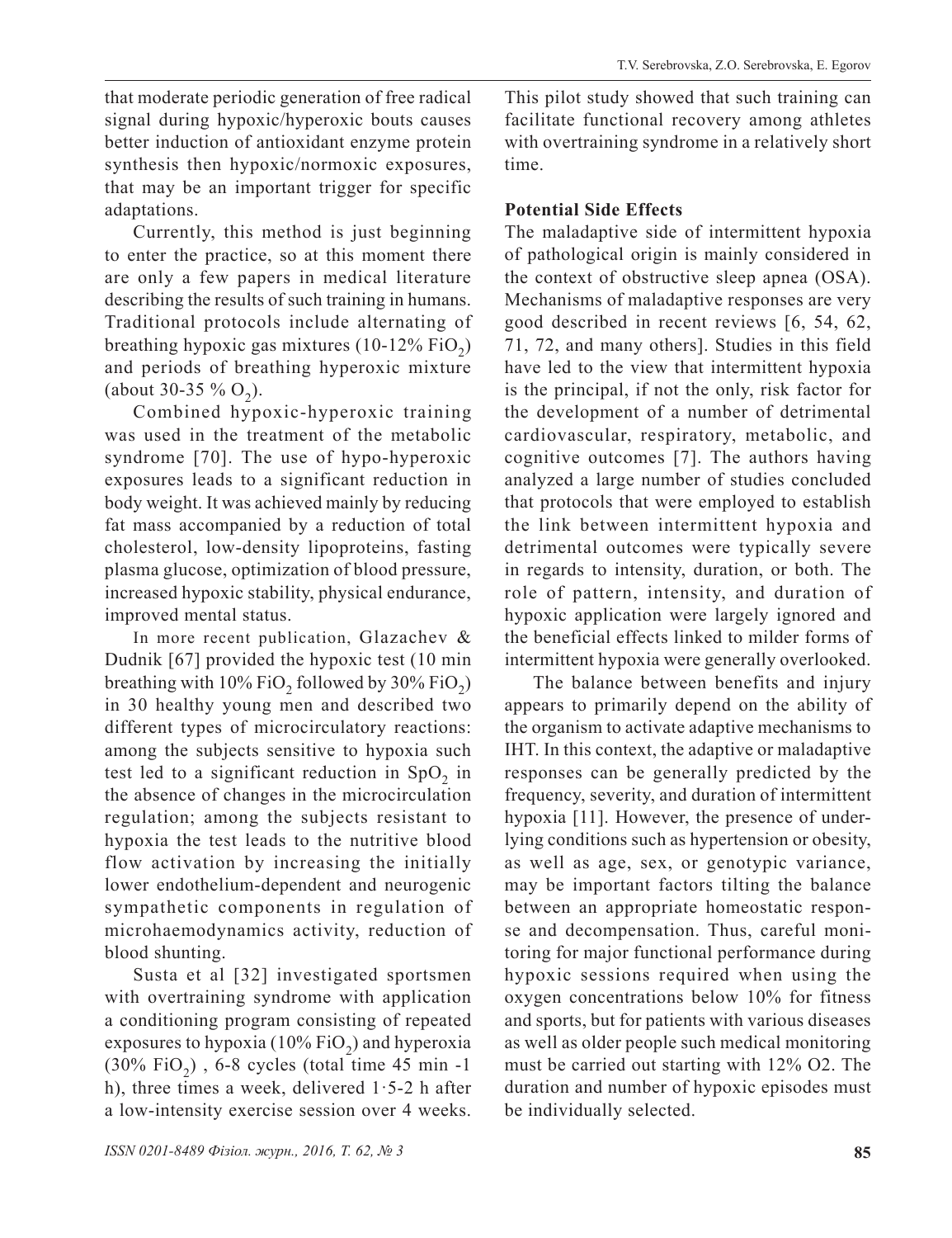**Individual prescription of hypoxic regimes** Individual variability to breathing the same hypoxia air is remarkable. Although all individuals respond and their respiration and heart rate increase according to the drop in arterial oxygen saturation, the pattern and magnitude of the response significantly varies from person to person which was mentioned in early works [74 - 76]. To determine individual sensitivity to hypoxic exposure investigators use different hypoxic stress-tests (spiroergometer test, breathing with hypoxic mixture with certain oxygen concentration, rebreathing test, breathing through an additional dead space, breath-holding tests).

In order to establish an individual's type of hypoxia reaction it is advisable to complete a test for each person before they start a course of IHT. The literature describes just a few practical approaches to solving this problem [77 - 79].

Russian authors proposed to use the hypoxic test consisting of short term (several minutes) breathing of hypoxic air of known oxygen concentration (conventionally  $FiO<sub>2</sub>$  = 11%), followed by a recovery period, when the person takes the mask off and reverts to normal (ambient) air breathing [80, 81]. But still now we could not find out how to use in practice the resulting test information for selecting a specific training mode.

Bassovitch & Serebrovskaya [78] offered to analyze the shape of the  $SpO<sub>2</sub>$  curve under breathing with  $11\%$  FiO<sub>2</sub> hypoxic mixture. When  $SpO<sub>2</sub>$  reaches the targeted baseline of 85%, the patient is instructed to take the mask off and revert to ambient air breathing. The person remains sitting until the arterial oxygen saturation recovers back to the normal level of 95%. The specific methodology to use the results of this test for individual IHT mode selection has been described. However, in the later works, data validation of this technique in clinical or sport practice has not been published. The situation with the specific description of the principles of biofeedback control during the training session is also highly deplorable.

We know the only one laboratory where the study of individual reactions to hypoxia is given serious consideration and the proposed method of IHT mode selection was good described for older people with accelerated aging and patients with cardiovascular disorders and widely used in practice. This is the laboratory headed by Prof. O.Korkushko in the Institute of Gerontology, Kiev, Ukraine [28, 29, 77, 79].

During the past few years numerous debates about the ethical evaluation of diagnostic and therapeutic use of hypoxia in humans are raised. Although the works devoted to this problem obtained the approval from the Human Investigation Ethics Committees, there is the lack of evidences about strong evaluation of risk/ benefit ratio. The analysis of such ratio and the creation of standardized guidelines for hypoxic treatment/training application are complicated due to the differences in criteria for individual dosage and utilized methods.

## **CONCLUSION**

Collectively, the results suggest that short episodes of normobaric intermittent hypoxia leads to a variety of physiological benefits with minimal risk. Three to 5 exposures to reduced inspired oxygen up to 12-10 %, 5-7 min each during 2 to 3 weeks can be used for fitness and treatment of various diseases. More severe or longer intermittent hypoxia protocols must be accompanied by strict monitoring of respiratory and cardiovascular functions in order to avoid side effects. The reduction of oxygen content to individually tolerable level is justified for sports training and fitness as far as it effectively includes adaptation mechanisms and maximizes benefits. However, such regimen requires preliminary diagnostics of individual hypoxic tolerance and cardio-respiratory reactivity as well as rigorous monitoring of vital functions and good feedback device. The use of oxygen concentrations below 12% for treatment of diseases, especially in children and the elderly, are required substantial additional research.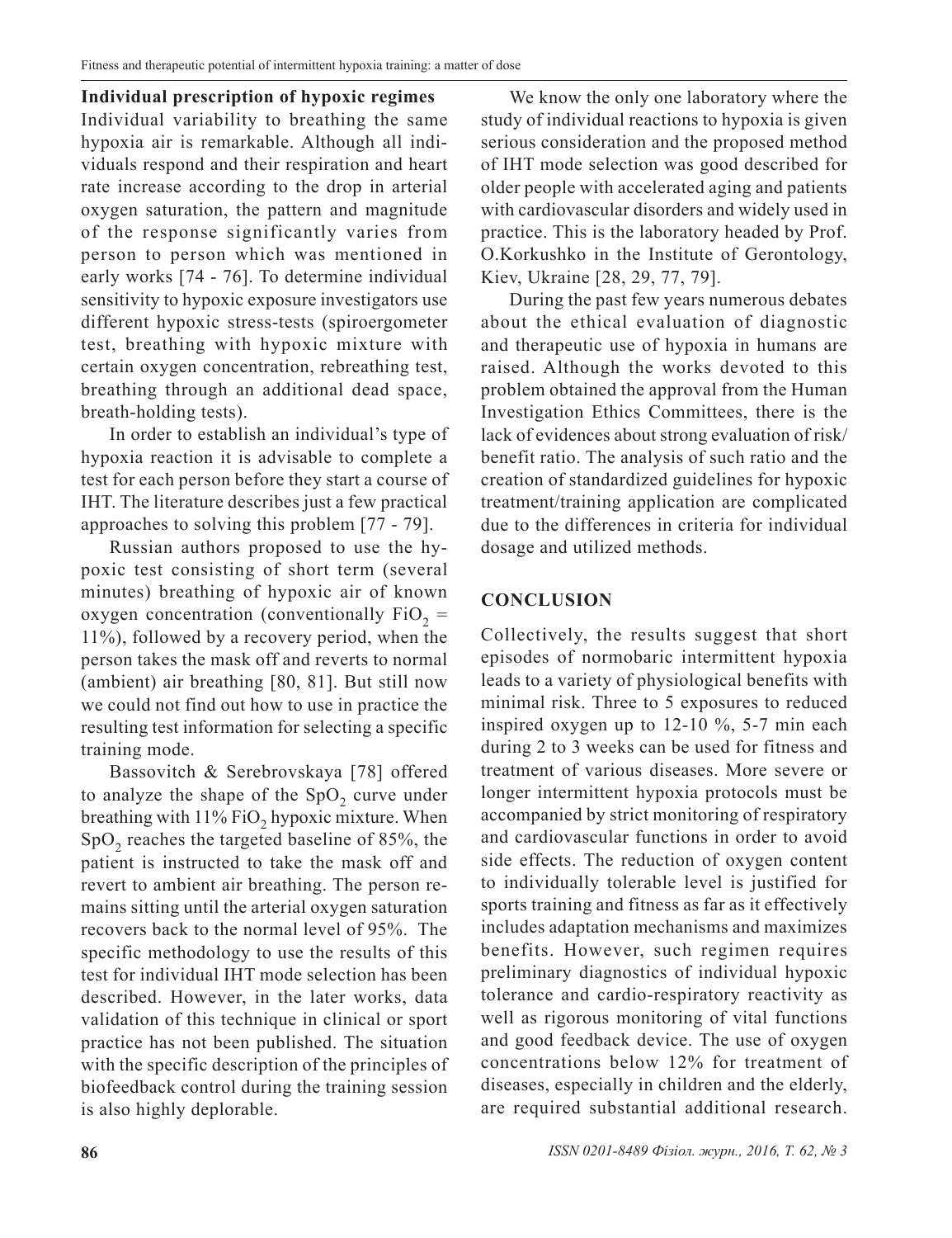We appeal to all scientists working in this field not to hide their negative results but publish all observations in the open press. It will help a lot in developing common guidelines for IHT implementation to improve public health of our Planet.

#### **Т.В.Серебровская1, З.А.Серебровская1, Е. Егоров2**

## **ТРЕНИРОВОЧНЫЙ И ТЕРАПЕВТИЧЕ-СКИЙ ПОТЕНЦИАЛ ИНТЕРВАЛЬНОЙ ГИПОКСИИ: ВОПРОС ДОЗЫ**

Распространение в последнее десятилетие методов интервальной гипоксической тренировки (ИГТ) в фитнесе, спорте, военной и медицинской практике вызвало дискуссию о наиболее эффективных режимах гипоксической тренировки и методах ее инструментальной реализации. Низкие дозы гипоксии могут быть недостаточным стимулом для мобилизации адаптивных механизмов, в то время как глубокая или продолжительная гипоксия способна провоцировать опасные патологические процессы. В этом обзоре мы касаемся узкого практического вопроса о наиболее эффективной и удобной технологии реализации ИГТ, а именно методов, основанных на вдыхании человеком гипоксических газовых смесей. Данные, полученные при исследовании людей, убедительно свидетельствуют о том, что использование смесей с 15-13% кислорода во вдыхаемом воздухе (FiO<sub>2</sub>) при различных временн**ы**х характеристиках не вызывает выраженных положительных изменений. Кратковременные ежедневные сеансы, состоящие из 5-7-минутных вдыханий 12-10%  $O_2$ , чередующихся с равными интервалами нормоксии, в течение 2-3 нед, считаются наиболее эффективными и безвредными как для фитнеса, так и лечения некоторых заболеваний. Протоколы с более жесткой или более длительной гипоксией должны сопровождаться строгим мониторингом жизненно важных функций для избежания побочных эффектов. Снижение на несколько минут содержания кислорода до индивидуально переносимого предела оправдано в спортивной практике, поскольку это максимизирует положительный эффект. Тем не менее, такой режим требует предварительной диагностики индивидуальной переносимости гипоксии и реактивности респираторно-гемодинамической системы, а также строгого контроля жизненно важных функций и хорошей обратной связи пациента с прибором. Использование концентрации кислорода ниже 12% для лечения заболеваний, особенно у детей и пожилых людей, требует серьезных дополнительных исследований. Недавно был предложен новый режим гипоксическо-гипероксической тренировки, сочетающий в себе периоды дыхания гипоксической (12-10% FiO<sub>2</sub>) и гипероксической (30-35% FiO<sub>2</sub>) смесью. Немногочисленные данные свидетельствуют, что такой режим может сократить время реоксигенации, т.е. уменьшить продолжительность тренировочных сессий. Однако, до сих пор нет достаточной сравнительной базы для доказательства, что этот метод является более эффективным, чем гипоксически-нормоксические режимы. Мы обращаемся ко всем ученым, работающим в области ИГТ, не скрывать свои негативные результаты, а публиковать все наблюдения в открытой печати. Это внесет значительный вклад в разработку общих методических принципов осуществления ИГТ для улучшения здоровья населения нашей планеты.

*<sup>1</sup> Институт физиологии им. А.А.Богомольца НАН Украины, Киев, <sup>2</sup>CELLGYM Technologies GmbH, Берлин, Германия*

#### **Т.В.Серебровська1, З.О.Серебровська1, Є. Єгоров 2**

## **ТРЕНУВАЛЬНИЙ І ТЕРАПЕВТИЧНИЙ ПОТЕНЦІАЛ ІНТЕРВАЛЬНОЇ ГІПОКСІЇ: ПИТАННЯ ДОЗИ**

Поширення в останнє десятиліття методів інтервального гіпоксичного тренування (ІГТ) у фітнесі, спорті, військовій та медичній практиці викликало дискусію про найбільш ефективні режими гіпоксичного тренування і методи їх інструментальної реалізації. Низькі дози гіпоксії можуть бути недостатнім стимулом для мобілізації адаптивних механізмів, у той час як глибока або тривала гіпоксія здатна провокувати небезпечні патологічні процеси. У цьому огляді ми торкаємося вузького практичного питання про найбільш ефективну і зручну технологію реалізації ІГТ, а саме методів, заснованих на вдиханні людиною гіпоксичних газових сумішей. Дані, отримані при дослідженні людей, переконливо свідчать про те, що використання сумішей з 15-13% кисню у вдихуваному повітрі (FiO2) при різних часових характеристиках не викликає виражених позитивних змін. Короткочасні щоденні сеанси, що складаються з 5-7-хвилинних вдихань  $12\n-10\%$  О<sub>2</sub>, що чергуються з рівними інтервалами нормоксіі, протягом 2-3 тиж, вважаються найбільш ефективними і нешкідливими як для фітнесу, так і лікування деяких захворювань. Протоколи з жорсткішою або більш тривалою гіпоксією повинні супроводжуватися суворим моніторингом життєво важливих функцій для уникнення побічних ефектів. Зниження на кілька хвилин вмісту кисню до межі, яка індивідуально переноситься, виправдано в спортивній практиці, оскільки це максимізує позитивний ефект. Тим не менше такий режим вимагає попередньої діагностики індивідуальної переносимості гіпоксії і реактивності респіраторно-гемодинамічної системи, а також суворого контролю життєво важливих функцій і хорошого зворотного зв'язку пацієнта з приладом. Використання концентрації кисню нижче за 12% для лікування захворювань, особливо у дітей і літніх людей, вимагає серйозних додаткових досліджень. Нещодавно був запропонований новий метод гіпоксично-гіпероксичного тренування, що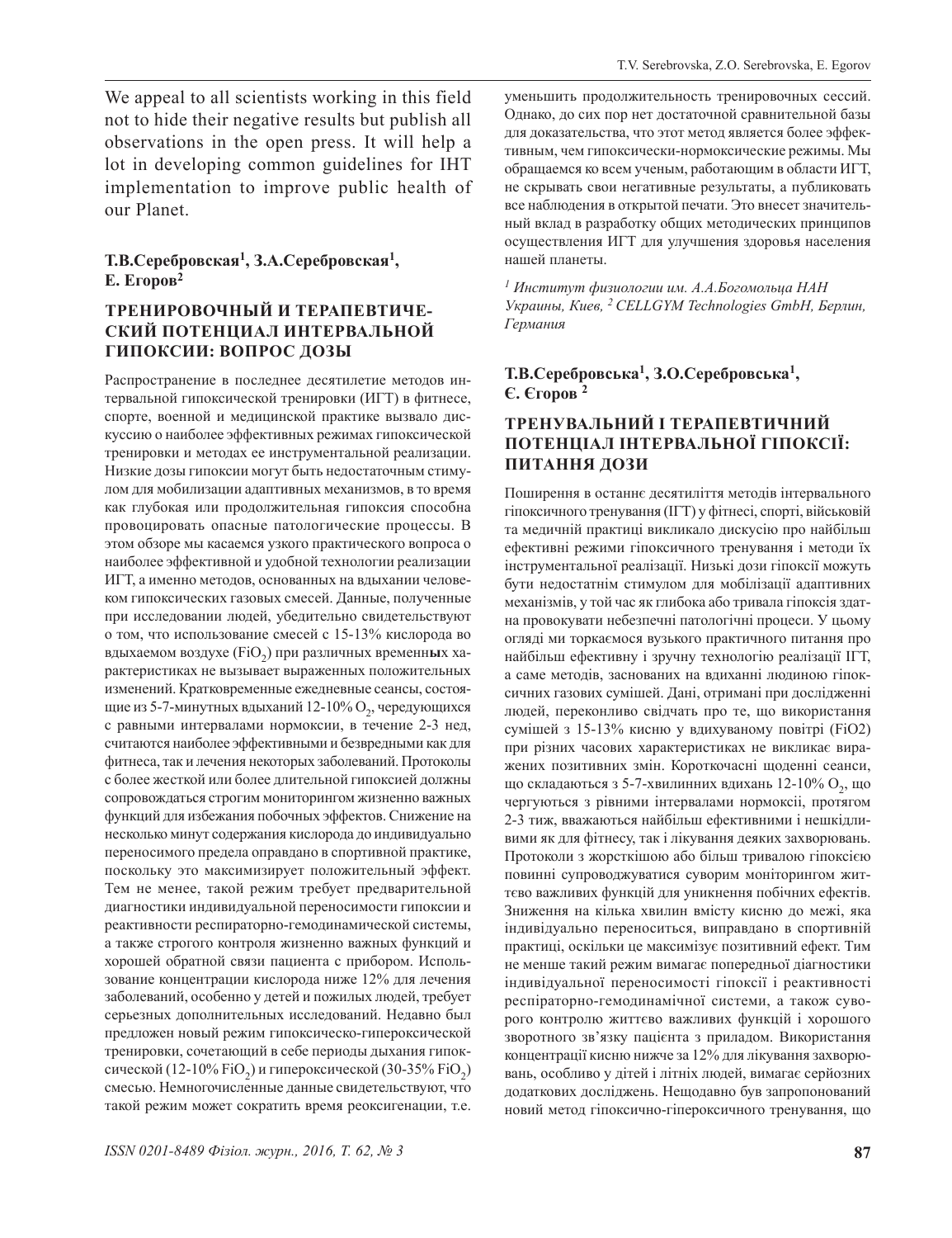поєднує в собі періоди дихання гіпоксичною (12-10% FiO2) і гіпероксичною (30-35% FiO<sub>2</sub>) сумішшю. Обмежені дані свідчать, що такий режим може скоротити час реоксигенації, тобто зменшити тривалість тренувальних сесій. Проте, до цих пір немає достатньої порівняльної бази для доказу, що цей метод є більш ефективним, ніж гіпоксично-нормоксичні режими. Ми звертаємося до всіх вченим, які працюють в галузі ІГТ, не приховувати свої негативні результати, а публікувати всі спостереження у відкритій пресі. Це зробить значний внесок у розробку загальних методичних принципів здійснення ІГТ для поліпшення здоров'я населення нашої планети.

*<sup>1</sup>Інститут фізіології ім. О.О.Богомольця НАН України, Київ, <sup>2</sup>CELLGYM Technologies GmbH, Берлін, Німеччина*

#### **REFERENCES**

- 1. Prokopov AF. Intermittent Hypoxia and Health: From Evolutionary Aspects to Mitochondria Rejuvenation. In: Lei Xi & Tatiana V. Serebrovskaya (Eds). Intermittent Hypoxia and Human Diseases / Springer, UK, 2012, Chapter 21, p. 253-69.
- 2. Gonzalez-Rothi EJ, Lee KZ, Dale EA, Reier PJ, Mitchell GS, Fuller DD. Intermittent hypoxia and neurorehabilitation. J Appl Physiol (1985). 2015 Dec 15; 119(12):1455- 65.
- 3. Basovich SN. Trends in the use of preconditioning to hypoxia for early prevention of future life diseases. Biosci Trends. 2013 Feb; 7(1):23-32.
- 4. Dale EA, Ben Mabrouk F, Mitchell GS. Unexpected benefits of intermittent hypoxia: enhanced respiratory and nonrespiratory motor function. Physiology (Bethesda). 2014 Jan;29(1):39-48.
- 5. Navarrete-Opazo A, Mitchell GS. Therapeutic potential of intermittent hypoxia: a matter of dose. Am J Physiol Regul Integr Comp Physiol. 2014 Nov 15;307(10):R1181-97.
- 6. Dempsey JA, Morgan BJ. Humans In Hypoxia: A Conspiracy Of Maladaptation?! Physiology (Bethesda). 2015 Jul; 30(4):304-16.
- 7. Mateika JH, El-Chami M, Shaheen D, Ivers B. Intermittent hypoxia: a low-risk research tool with therapeutic value in humans. J Appl Physiol (1985). 2015 Mar 1;118(5):520-32.
- 8. Astorino TA, Harness ET, White AC. Efficacy of Acute Intermittent Hypoxia on Physical Function and Health Status in Humans with Spinal Cord Injury: A Brief Review. Neural Plast. 2015; 2015:409625.
- 9. Serebrovskaya TV, Xi L. Intermittent hypoxia in childhood: the harmful consequences versus potential benefits of therapeutic uses. Front Pediatr. 2015 May 19;3:44. doi: 10.3389/fped.2015.00044. eCollection 2015.
- 10. Serebrovska TV, Shatilo VB. Remote Ischemic Preconditioning versus Intermittent Hypoxia Training: a Comparative Analysis for Cardioprotection. Fiziol Zh. 2015, 61(3): 99-117.
- 11. Almendros I, Wang Y, Gozal D. The polymorphic and con-

tradictory aspects of intermittent hypoxia. Am J Physiol Lung Cell Mol Physiol. 2014 Jul 15;307(2):L129-40.

- 12. Bassovitch O. Intermittent hypoxic training: risks versus benefits. A biomedical engineering point of view. Eur J Appl Physiol. 2010 Oct;110(3):659-60.
- 13. Serebrovskaya TV, Nosar VI, Bratus LV, Gavenauskas BL, Mankovska IM. Tissue oxygenation and mitochondrial respiration under different modes of intermittent hypoxia. High Alt Med Biol. 2013 Sep;14(3):280-88.
- 14. Serebrovskaya TV. Intermittent Hypoxia Research in the Former Soviet Union and the Commonwealth of Independent States (CIS): History and Review of the Concept and Selected Applications. High Alt Med Biol. 2002 Summer;3(2):205-21.
- 15. Ando S, Hatamoto Y, Sudo M, Kiyonaga A, Tanaka H, Higaki Y. The effects of exercise under hypoxia on cognitive function. PLoS One. 2013 May 10; 8(5):e63630.
- 16. Turner G, Gibson OR, Maxwell NS. Simulated moderate hypoxia reduces intermittent sprint performance in games players. J Sports Med Phys Fitness. 2014 Oct;54(5):566-74.
- 17. Kong Z, Zang Y, Hu Y. Normobaric hypoxia training causes more weight loss than normoxia training after a 4-week residential camp for obese young adults. Sleep Breath. 2014 Sep;18(3):591-7.
- 18. Ho JY, Huang TY, Chien YC, Chen YC, Liu SY. Effects of acute exposure to mild simulated hypoxia on hormonal responses to low-intensity resistance exercise in untrained men. Res Sports Med. 2014;22(3):240-52.
- 19. Ramos-Campo DJ, Martínez-Sánchez F, Esteban-García P, Rubio-Arias JA, Clemente-Suarez VJ, Jiménez-Díaz JF. The effects of intermittent hypoxia training on hematological and aerobic performance in triathletes. Acta Physiol Hung. 2015 Dec;102(4):409-18.
- 20. Holliss BA, Fulford J, Vanhatalo A, Pedlar CR, Jones AM. Influence of intermittent hypoxic training on muscle energetics and exercise tolerance. J Appl Physiol (1985). 2013 Mar 1;114(5):611-9.
- 21. Goods P SR, Dawson BT, Landers GJ, Gore CJ, Peeling P. Effect of different simulated altitudes on repeat-sprint performance in team-sport athletes. Int J Sports Physiol Perform. 2014 Sep;9(5):857-62.
- 22. Brocherie F, Girard O, Faiss R, Millet GP.High-intensity intermittent training in hypoxia: a double-blinded, placebo-controlled field study in youth football players. J Strength Cond Res. 2015 Jan;29(1):226-37.
- 23. Ribon A, Pialoux V, Saugy JJ, Rupp T, Faiss R, Debevec T & Millet GP. Exposure to hypobaric hypoxia results in higher oxidative stress compared to normobaric hypoxia. Respir Physiol Neurobiol. 2016 Mar;223:23-7.
- 24. Millet GP, Roels B, Schmitt L, Woorons X, Richalet JP. Combining hypoxic methods for peak performance. Sports Med. 2010 Jan 1;40(1):1-25.
- 25. Berezovskyi VA, Lisukha LM, Stepanova YI, Kolpacov IY. The influence of the normobaric hypoxia for the breathihg indexes of the children lived in radioactive contaminated territories. Fiziol Zh. 2015;61(3):35-43. [Ukrainian].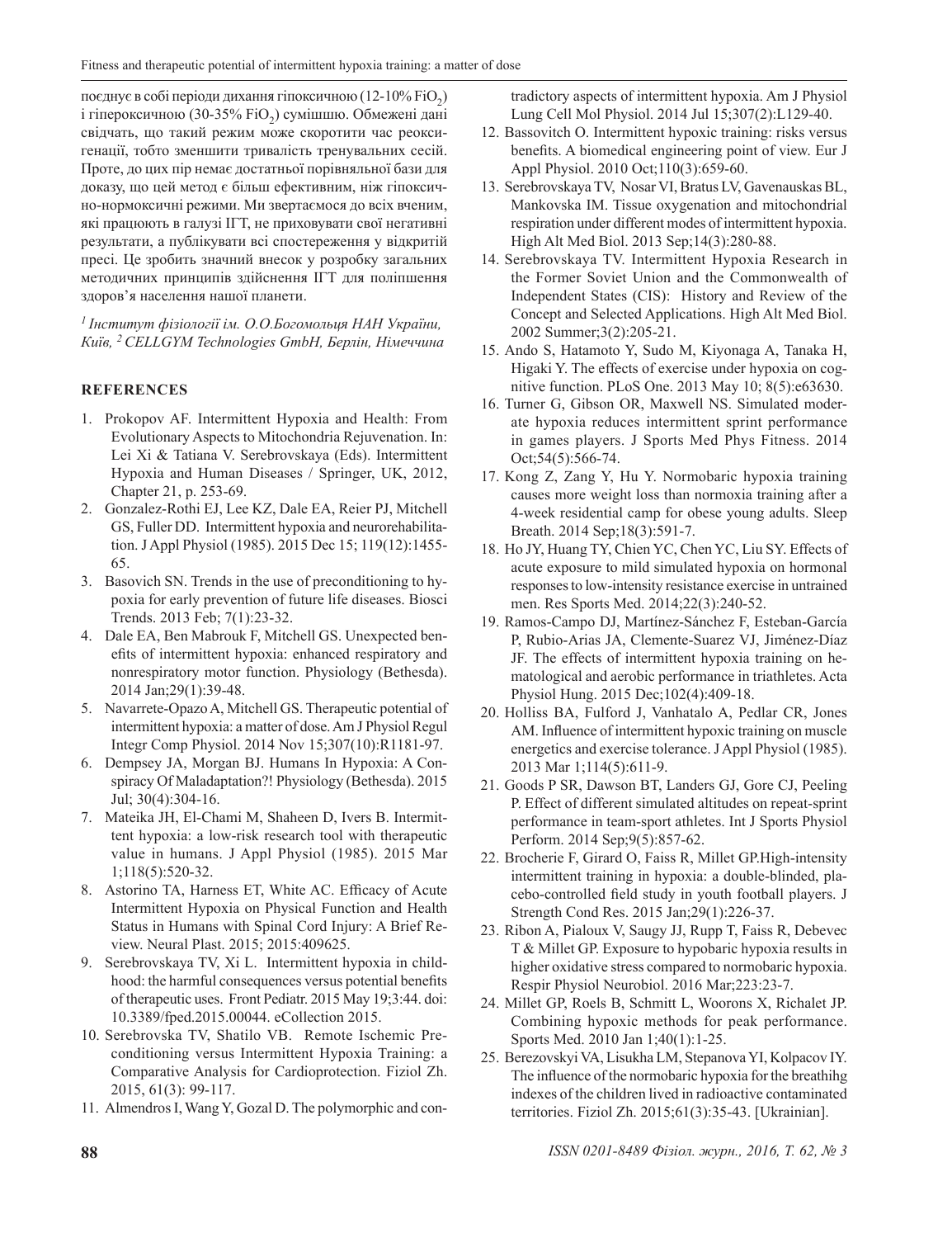- 26. Querido JS, Welch JF, Ayas NT, Sheel AW. Cerebrovascular Response to CO2 Following 10 Days of Intermittent Hypoxia in Humans. Aerosp Med Hum Perform. 2015 Sep;86(9):782-6.
- 27. Lisukha LM, Berezovskiy VA. Influence of the normobaric hypoxia on visual-motor children's response lived in radioactively contaminated territories. Fiziol Zh. 2015;61(2):40-7. [Ukrainian].
- 28. Shatilo VB, Korkushko OV, Ischuk VA, Downey HF, Serebrovskaya TV. Effects of intermittent hypoxia training on exercise performance, hemodynamics, and ventilation in healthy senior men. High Alt Med Biol. 2008 Spring;9(1):43-52.
- 29. Korkushko OV, Shatilo VB, Ishchuk VA. [Effectiveness of intermittent normabaric hypoxic trainings in elderly patients with coronary artery disease]. Adv Gerontol. 2010;23(3):476-82.
- 30. Serebrovskaya T.V., A.N. Bakunovsky, K.V. Nesvitailova, I. Mankovska. Intermittent hypoxia in treatment of bronchial asthma in childhood. Intermittent Hypoxia and Human Diseases, Springer, London, 2012, pp. 135-43.
- 31. Tadibi V, Dehnert C, Menold E, Bärtsch P. Unchanged anaerobic and aerobic performance after short-term intermittent hypoxia. Med Sci Sports Exerc. 2007 May;39(5):858-64.
- 32. Susta D, Dudnik E, Glazachev OS .A programme based on repeated hypoxia-hyperoxia exposure and light exercise enhances performance in athletes with overtraining syndrome: a pilot study. Clin Physiol Funct Imaging. 2015 Oct 7 [Epub ahead of print].
- 33. Zhang P, Shi X, Downey HF. Two-week normobaric intermittent-hypoxic exposures stabilize cerebral perfusion during hypocapnia and hypercapnia. Exp Biol Med (Maywood). 2015 Jul; 240(7):961-8.
- 34. Lyamina NP, Lyamina SV, Senchiknin VN, Mallet RT, Downey HF, Manukhina EB. Normobaric hypoxia conditioning reduces blood pressure and normalizes nitric oxide synthesis in patients with arterial hypertension. J Hypertens. 2011 Nov;29(11):2265-72.
- 35. Redzhebova OK, Chizhov AI. Results of utilization of intermittent normobaric hypoxia in patients with bronchial asthma and chronic obstructive bronchitis. Fiziol Zh. 1992;38:39–42. [Russian].
- 36. Zhang P, Downey HF, Chen S, Shi X. Two-week normobaric intermittent hypoxia exposures enhance oxyhemoglobin equilibrium and cardiac responses during hypoxemia. Am J Physiol Regul Integr Comp Physiol. 2014 Sep 15;307(6):R721-30.
- 37. Vorob'ev LP, Chizhov AIa, Potievskaia VI. The possibilities of using intermittent normobaric hypoxia for treating hypertension patients. Ter Arkh. 1994;66(8):12-5. [Russian].
- 38. Potievskaia VI, Chizhov AIa. Effect of intermittent normobaric hypoxia on dynamics of disease state in patients with hypertension. Fiziol Zh. 1992;38(5):53-7. [Russian].
- 39. Serebrovskaya TV, Nikolsky IS, Nikolska VV, Mallet RT, Ishchuk VA. Intermittent hypoxia mobilizes hema-

topoietic progenitors and augments cellular and humoral elements of innate immunity in adult men. High Alt Med Biol. 2011 Fall;12(3):243-52.

- 40. Hayes H. B., A. Jayaraman, M. Herrmann, G. S. Mitchell, W. Z. Rymer, and R. D. Trumbower. Daily intermittent hypoxia enhances walking after chronic spinal cord injury: a randomized trial. Neurology. 2014; 82(2):104–13.
- 41. Hayes HB, Chavtal S, Ting LH, Rymer WZ, Mitchell GS, Trumbower RD. Effect of single-day acute intermittent hypoxia on overground walking speed and muscle coordination in persons with incomplete spinal cord injury. Soc Neurosci. 2012; Abstract: 252.17/M16.
- 42. Trumbower RD, Jayaraman A, Mitchell GS, Rymer WZ. Exposure to acute intermittent hypoxia augments somatic motor function in humans with incomplete spinal cord injury. Neurorehabil Neural Repair. 2012; 26: 163–72.
- 43. Yokhana SS, Gerst DG III, Lee DS, Badr MS, Qureshi T, Mateika JH. Impact of repeated daily exposure to intermittent hypoxia and mild sustained hypercapnia on apnea severity. J Appl Physiol (1985). 2012 Feb; 112(3): 367-77.
- 44. Beaudin AE, Waltz X, Pun M, Wynne-Edwards KE, Ahmed SB, Anderson TJ, Hanly PJ, Poulin MJ. Human intermittent hypoxia-induced respiratory plasticity is not caused by inflammation. Eur Respir J. 2015 Oct;46(4):1072-83.
- 45. Jaiswal PB, Tester NJ, Davenport PW. Effect of acute intermittent hypoxia treatment on ventilatory load compensation and magnitude estimation of inspiratory resistive loads in an individual with chronic incomplete cervical spinal cord injury. J Spinal Cord Med. 2016 Jan;39(1):103-10.
- 46. Tester NJ, Fuller DD, Fromm JS, Spiess MR, Behrman AL, Mateika JH. Long-term facilitation of ventilation in humans with chronic spinal cord injury. Am J Respir Crit Care Med. 2014 Jan 1;189(1):57-65.
- 47. Polotsky VY, Bevans-Fonti S, Grigoryev DN, Punjabi NM,. Intermittent Hypoxia Alters Gene Expression in Peripheral Blood Mononuclear Cells of Healthy Volunteers. PLoS One. 2015 Dec 14;10(12):e0144725.
- 48. Serebrovskaia ZA, Serebrovskaia TV, Afonina GB. Chemiluminescence, blood lipid peroxidation and neutrophil activity during the hypoxic training of persons subjected to ionizing radiation exposure. Radiats Biol Radioecol. 1996 May-Jun;36(3):394-9.
- 49. Serebrovs'ka TV, Kolesnikova IeE, Karaban' IM. Respiratory regulation during adaptation to intermittent hypoxia in patients with Parkinson disease. Fiziol Zh. 2003;49(3):95-103.
- 50. Roe PG, Jones JG. Analysis of factors which affect the relationship between inspired oxygen partial pressure and arterial oxygen saturation. Br J Anaesth. 1993 Oct;71(4):488-94.
- 51. Skjodt NM, Ritz C, Vethanayagam D.The pulse oxygen saturation: inspired oxygen pressure  $(SpO_2:P_1O_2)$ diagram: application in the ambulatory assessment of pulmonary vascular disease. Adv Exp Med Biol. 2008; 605:492-6.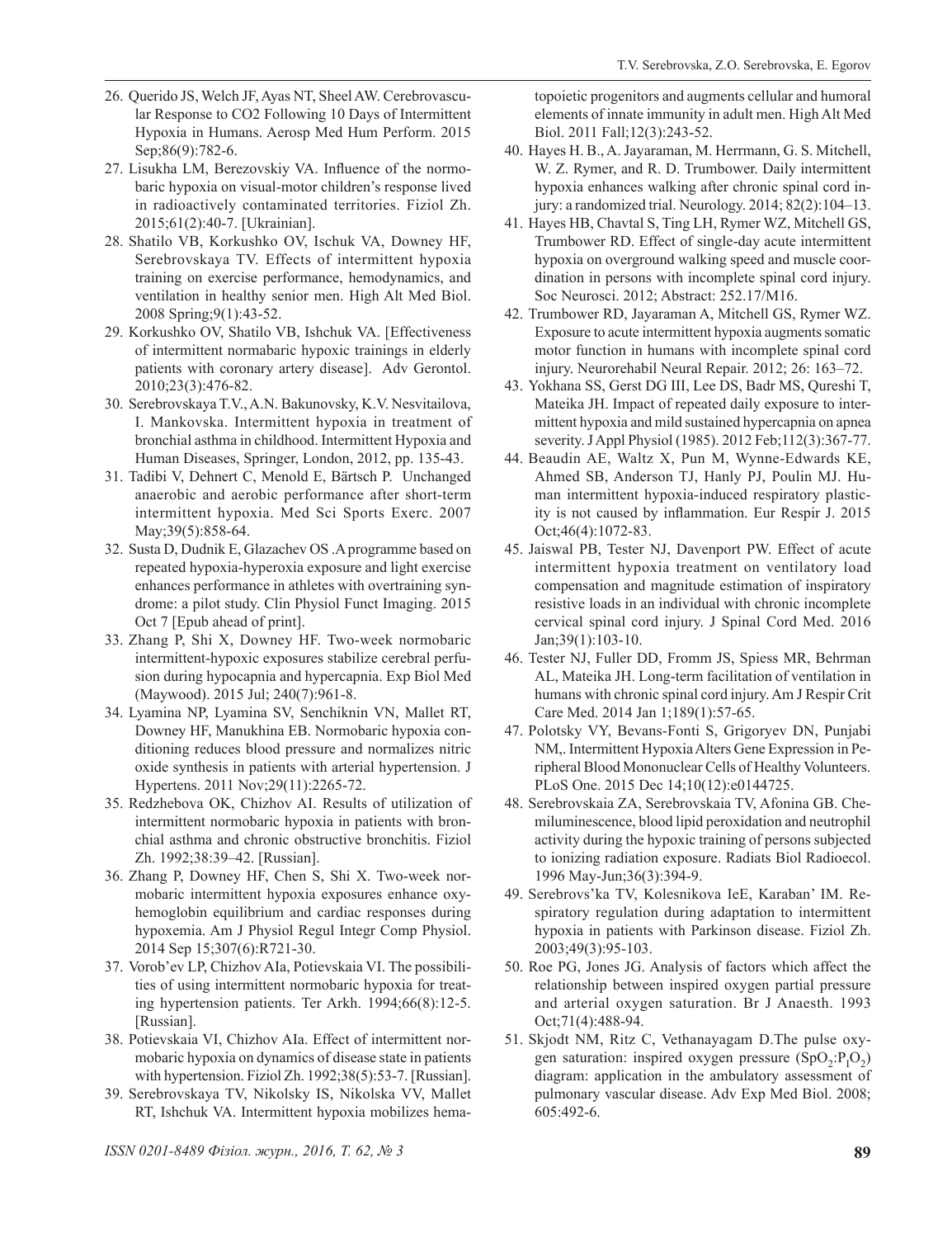- 52. Sanz F, Dean N, Dickerson J, Jones B, Knox D, Fernández-Fabrellas E, Chiner E, Briones ML, Cervera Á, Aguar MC, Blanquer J. Accuracy of PaO<sub>2</sub> /FiO<sub>2</sub> calculated from SpO<sub>2</sub> for severity assessment in ED patients with pneumonia. Respirology. 2015 Jul; 20(5):813-8.
- 53. Lukyanova LD, Kirova YI. Mitochondria-controlled signaling mechanisms of brain protection in hypoxia. Front Neurosci. 2015 Oct 1;9:320.
- 54. Yin F, Cadenas E. Mitochondria: the cellular hub of the dynamic coordinated network. Antioxid Redox Signal. 2015 Apr 20;22(12):961-4.
- 55. Foster GE, McKenzie DC, Milsom WK, Sheel AW. Effects of two protocols of intermittent hypoxia on human ventilatory, cardiovascular and cerebral responses to hypoxia. J Physiol. 2005 Sep 1;567(Pt 2):689-99.
- 56. Katayama K, Sato Y, Morotome Y, Shima N, Ishida K, Mori S, Miyamura M. Intermittent hypoxia increases ventilation and SpO2 during hypoxic exercise and hypoxic chemosensitivity. J Appl Physiol 2001, 90: 1431–40.
- 57. Katayama K, Sato Y, Shima N, Qiu JC, Ishida K, Mori S, Miyamura M. Enhanced chemosensitivity after intermittent hypoxic exposure does not affect exercise ventilation at sea level. Eur J Appl Physiol. 2002; 87: 187–91.
- 58. Koehle M, Sheel W, Milsom W, McKenzie D. The effect of two different intermittent hypoxia protocols on ventilatory responses to hypoxia and carbon dioxide at rest. Adv Exp Med Biol. 2008, 605:218-23.
- 59. Katayama K, Ishida K, Iwasaki KI, Miyamura M.Effect of two durations of short-term intermittent hypoxia on ventilatory chemosensitivity in humans. Eur J Appl Physiol. 2009 Mar;105(5):815-21.
- 60. Mitchell GS, Terada J. Should we standardize protocols and preparations used to study respiratory plasticity? Respir Physiol Neurobiol. 2011 Jul 31;177(2):93-7.
- 61. Peng YJ, Prabhakar NR. Effect of two paradigms of chronic intermittent hypoxia on carotid body sensory activity. J Appl Physiol (1985). 2004 Mar;96(3):1236-42.
- 62. Prabhakar NR, Semenza GL. Adaptive and maladaptive cardiorespiratory responses to continuous and intermittent hypoxia mediated by hypoxia-inducible factors 1 and 2. Physiol Rev. 2012 Jul;92(3):967-1003.
- 63. Anokhin II, Geppe NA, Dairova PA, Zhupikova NI, Melnikova EV, Selezneva IN, Urbakh VA. [Effects of hypoxic stimulation in experimental animals and in children with bronchial asthma]. Fiziol.Zh. 38 (1992) 33-9. [Russian].
- 64. Maldonado M, Portela LO. Analysis of physiological variables during acute hypoxia and maximal stress test in adolescents clinically diagnosed with mild intermittent or mild persistent asthma. J Bras Pneumol. 2011 Nov-Dec;37(6):712-9.
- 65. Lopata VA, Serebrovskaya TV. Hypoxicators: review of the operating principles and constructions. Intermittent Hypoxia and Human Diseases, Springer, London, 2012, pp. 291-302.
- 66. Arkhipenko YV, Sazontova TG, Zhukova AG. Adaptation to periodic hypoxia and hyperoxia improves resistance of membrane structures in heart, liver, and brain. Bull Exp Biol Med. 2005 Sep;140(3):278-81.
- 67. Glazachev OS, Dudnik EN. Microcirculatory reactivity features in almost healthy people during acute moderate hypoxia and hyperoxia modeling. Fiziol Cheloveka. 2013 Jul-Aug;39(4):74-81. [Russian].
- 68. Sazontova TG, Bolotova AV, Bedareva IV, Kostina NV, and Arkhipenko YuV. Adaptation to intermittent hypoxia/ hyperoxia enhances efficiency of exercise training. In: Lei Xi & Tatiana V. Serebrovskaya (Eds). Intermittent Hypoxia and Human Diseases / Springer, UK, 2012, Chapter 16, p. 191-205.
- 69. Gonchar O, Mankovska I. Moderate hypoxia/hyperoxia attenuates acute hypoxia-induced oxidative damage and improves antioxidant defense in lung mitochondria. Acta Physiol Hung. 2012 Dec;99(4):436-46.
- 70. Glazachev OS, Zvenigorodskaia LA, Dudnik EN, Iartseva LA, Mishchenkova TV, Platonenko AV, Spirina GK. Interval hypoxic-hyperoxic training in the treatment of the metabolic syndrome. Eksp Klin Gastroenterol. 2010;(7):51-6.
- 71. Drager LF, Polotsky VY, O'Donnell CP, Cravo SL, Lorenzi-Filho G, Machado BH. Translational approaches to understanding metabolic dysfunction and cardiovascular consequences of obstructive sleep apnea. Am J Physiol Heart Circ Physiol. 2015 Oct;309(7):H1101- 11.
- 72. Eisele HJ, Markart P, Schulz R. Obstructive Sleep Apnea, Oxidative Stress, and Cardiovascular Disease: Evidence from Human Studies. Oxid Med Cell Longev. 2015;2015:608438.
- 73. Weiss MD, Tamisier R, Boucher J, Lynch M, Gilmartin G, Weiss JW, Thomas RJ. A pilot study of sleep, cognition, and respiration under 4 weeks of intermittent nocturnal hypoxia in adult humans. Sleep Med. 2009 Aug;10(7):739-45.
- 74. Berezovskiĭ VA, Serebrovskaia TV, Lipskiĭ PIu.[Study of external respiratory function in twins with different gas mixtures] Fiziol Zh. 1981 Jan-Feb;27(1):20-5 [Ukrainian].
- 75. Berezovskii VA, Serebrovskaia TV. [Individual reactivity of the human respiratory system and its evaluation]. Fiziol Zh. 1988 Nov-Dec;34(6):3-7 [Ukrainian].
- 76. Tsvetkova A.M. and Tkatchouk E.N.["Hypoxia User": the opportunity of individual programming of interval hypoxic training]. In: Hypoxia: Mechanisms, Adaptation, Correction. Moscow, BEBIM, 1999; pp.83-4. [Russian].
- 77. Korkushko OV, Shatilo VB, Ishchuk VA, Tourta MI. Use of intermittent normobaric hypoxia trainings in elderly people. In: Xi L, Serebrovskaya TV (Eds). Intermittent hypoxia: from molecular mechanisms to clinical applications. Nova Science Publishers, Inc, New York, 2009; Chapter 28, p. 537-48.
- 78. **Bassovitch O. and Serebrovskaya T.** Equipment and Regimes for Intermittent Hypoxia Therapy. In: Intermittent Hypoxia: From Molecular Mechanisms to Clinical Applications/. Editors: Lei Xi & Tatiana V. Serebrovskaya/ Nova Science Publishers, 2009, Chapter 30 : 539-601.
- 79. Shatylo VB, Serebrovska TV , Gavalko AV, Egorov E, and Korkushko OV. Acute hypoxic test in patients with